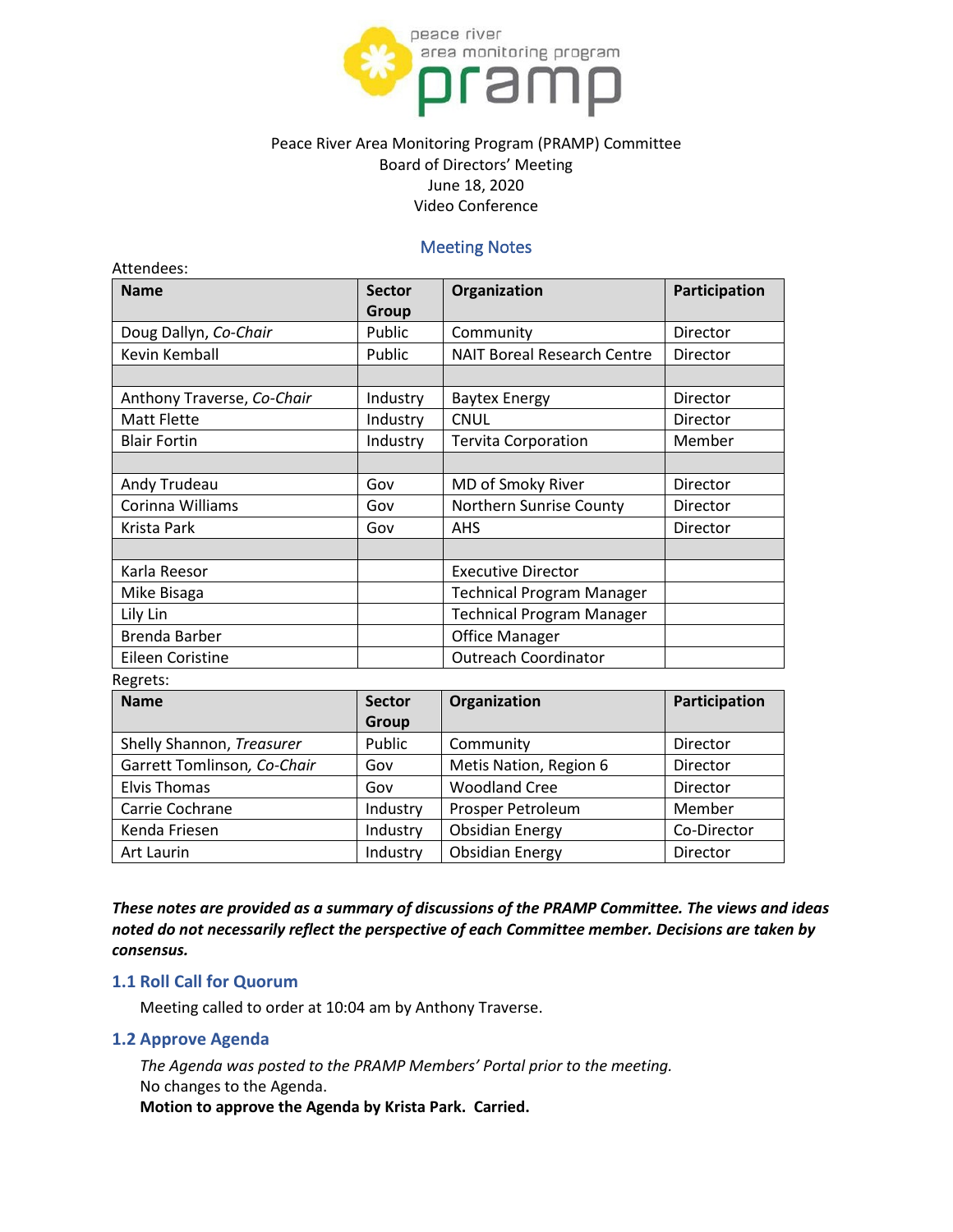Page 2 of 4 PRAMP Committee Meeting date: June 18, 2020

# **1.3 Approval of Minutes**

*The May 14, 2020 Minutes were posted to the Members' Portal prior to the meeting.* No changes to the Minutes were noted. **Motion to approve the May 14, 2020 Minutes by Corinna Williams. Carried**

### **2 Technical Working Group Update**

## **2.1 PRAMP Data Reports**

#### Dashboard Reports

May 2020 is available on the Website

- TRS uptime at the 842 station was approximately 50% in May; number of factors including a failed calibration; the low uptime will be reflected in a reduced invoice from Bureau Veritas (BV)
- AQHI station had elevated readings due to heavy equipment being used
- There were no canisters collected in the month of May
- We installed cameras at the Cadotte Lake Station
- The first Purple Air was deployed at the Cadotte Lake station and monitor PM2.5, it is co-located to get an idea of how it compares to the PM monitor in the station; the plan over the next month or so is to deploy the other six around the Airshed
- We have been reviewing the methane at the four stations, we use methane as an indicator to tell the story of hydro-carbons in the area. Overall, we see a decline of hydro-carbons.

## **2.2 Station Updates**

Reno Station

- The Reno station has been offline for a day or two; Bureau Veritas is replacing the station with a different BV-owned station as the old one is leaking.
- Originally a PRAMP-owned station was to be placed as a second station at Reno but there has been some difficulty finding a location. Mike has met with a landowner but all of the potential sites have had issues, either trees or it would be costly to get power to the site. Mike and Lily are continuing to review site options at Reno.

Station Replacement Plan for 986

• The PRAMP owned station deployment (to replace a rented unit) will be at the end of June to replace the 986 station.

# **Engagement, Outreach and Education**

### **3.1 Outreach Updates**

- The photo contest that was done through the Facebook is complete. There were 25 entries. We increased our following on Facebook as a result.
- We also had the youth contest that was in partnership with the Alberta Airsheds Council. We had one entry by Lena. She wrote a song and performed it.
- We have been working on the Community Annual Report; it should be done in draft form by the end of June.
- We have been receiving items that we had ordered in anticipation of a busy outreach season. We have new banners, AQHI lights, a game wheel, etc.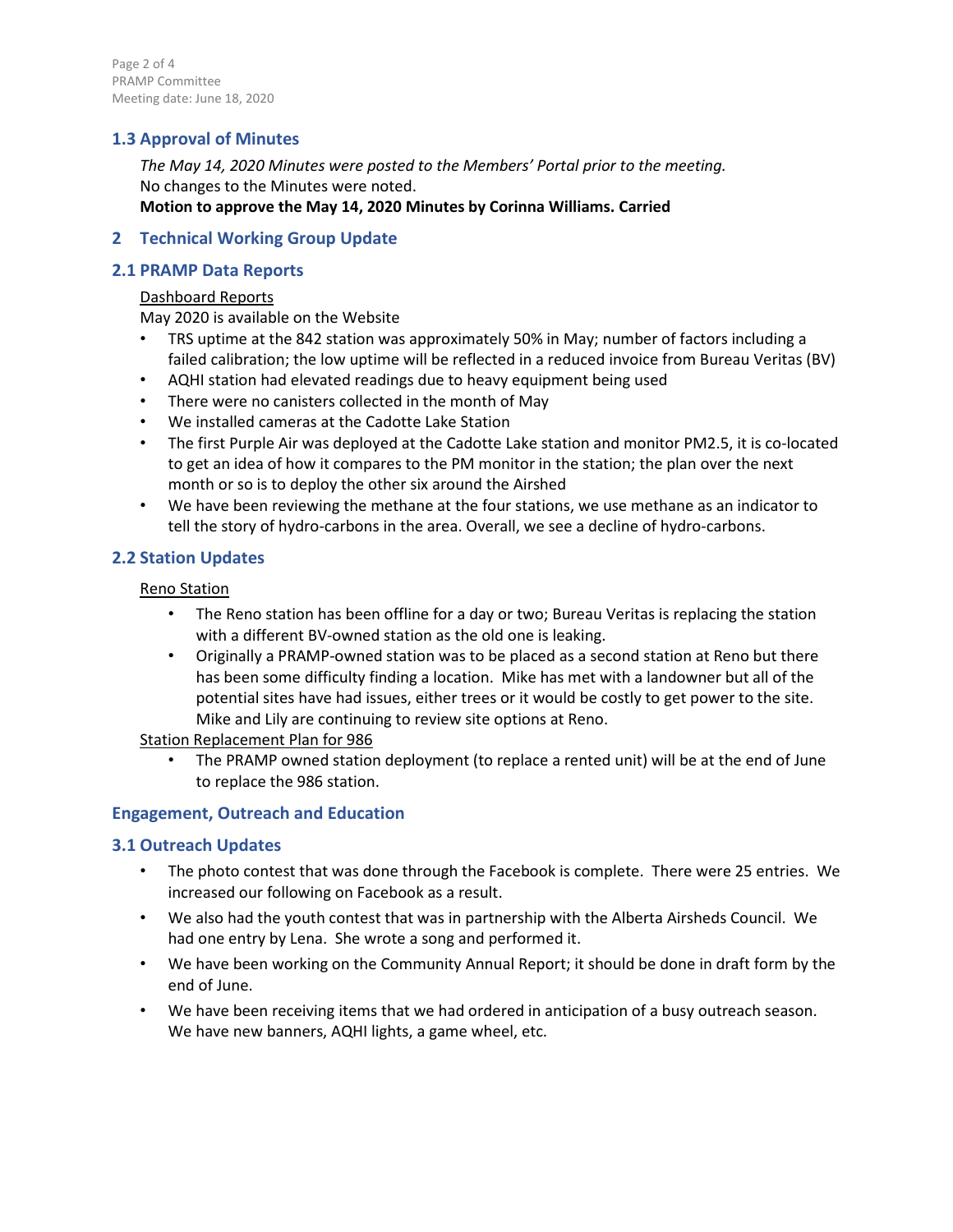Page 3 of 4 PRAMP Committee Meeting date: June 18, 2020

# **Financial Update**

## **4.1 AEP Oilsands Contract**

- We received an unexpected response from AEP on our contract they declined to pay our April invoice. After discussions with the Executive last week, we sent a letter to the Minister and on Friday we received notice that our April invoice had been approved and sent for processing and our May invoice has been approved.
- Our workplans are being reviewed because of COVID. We have been told that PRAMP funding should not be impacted, but we do not expect to hear anything for a number of weeks.
- We have provided a reduced budget to reflect a reduction to travel and to the PRC station operations.

### **4.3 Financial Reports**

The May Financial Report was provided to the Directors prior to the Meeting

### **Motion to accept the financial reports for information by Krista Park. Carried.**

### **Update from Executive Director**

### **5.1 Contracts**

CNRL Operating Agreement

We have been working on the Agreement with CNRL but we do not want to sign the agreement until we get the approved OSM workplan from AEP.

#### Bureau Veritas

• We provided a proposed Master Services Agreement and we are close on that but again, until we have an approved OSM workplan from AEP we will not sign it.

### Staff

• We have gone through an annual review process with the team members.

### **Next Meetings**

- July 16, 10 noon
- Brenda will send out a doodle for the AGM for the week of September 21

### **Roundtable**

Mike – provided a recap of the BC Lung Association webinar on Wildfire Smoke and COVID-19. A link to the webinar is on the Facebook page.

### **Adjournment**

Meeting adjourned at 10:52 by Anthony Traverse.

| <b>Action Item</b>          | <b>Action Item Description</b>                                                  | <b>Status</b> |  |  |
|-----------------------------|---------------------------------------------------------------------------------|---------------|--|--|
| <b>Number</b>               |                                                                                 |               |  |  |
| <b>New Action Items</b>     |                                                                                 |               |  |  |
|                             |                                                                                 |               |  |  |
| <b>Ongoing Action Items</b> |                                                                                 |               |  |  |
| 2020-01-02                  | Brenda will add a new boundaries map to the Members' Portal                     |               |  |  |
| 2018-11-02                  | Mike and Lily will develop a policy on QA/QC for data management and reporting. |               |  |  |